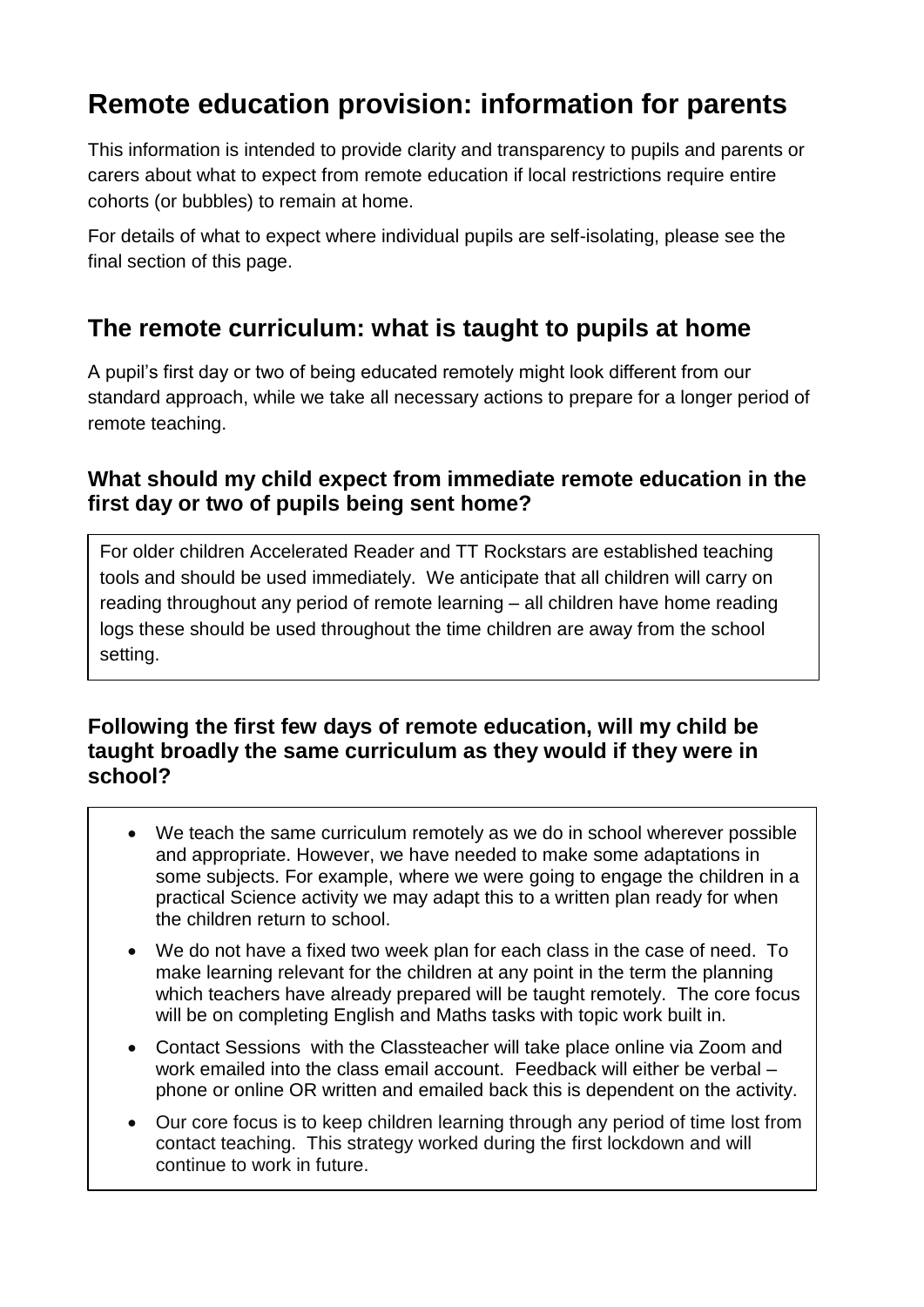# **Remote teaching and study time each day**

### **How long can I expect work set by the school to take my child each day?**

We expect that remote education (including remote teaching and independent work) will take pupils broadly the following number of hours each day:

| Primary school-aged pupils | We expect Key Stage 2 children to<br>engage in 2 hours of English and<br>Maths activities alongside additional<br>Topic work, Accelerated Reader work<br>and using TT Rockstars. Further<br>challenge in Maths will be provided<br>via Sumdog.<br>In Key Stage 1 children will be set<br>writing tasks and number tasks based<br>on the point they have reached in the<br>curriculum. Reading practice<br>throughout any absence from school<br>is critical. Practical counting is also<br>essential to development for our<br>youngest children and any<br>opportunity to use these skills are<br>critical. |
|----------------------------|--------------------------------------------------------------------------------------------------------------------------------------------------------------------------------------------------------------------------------------------------------------------------------------------------------------------------------------------------------------------------------------------------------------------------------------------------------------------------------------------------------------------------------------------------------------------------------------------------------------|
|                            |                                                                                                                                                                                                                                                                                                                                                                                                                                                                                                                                                                                                              |

## **Accessing remote education**

#### **How will my child access any online remote education you are providing?**

Yes, Accelerated Reader and TT Rockstars are well established for Key Stage 2 pupils. Additional and extension learning for Key Stage 2 pupils also utilises the BBC Bitesize series and Oak Academy resources. Access to Zoom for all pupils will allow full engagement with remote learning.

### **If my child does not have digital or online access at home, how will you support them to access remote education?**

We recognise that some pupils may not have suitable online access at home. We take the following approaches to support those pupils to access remote education: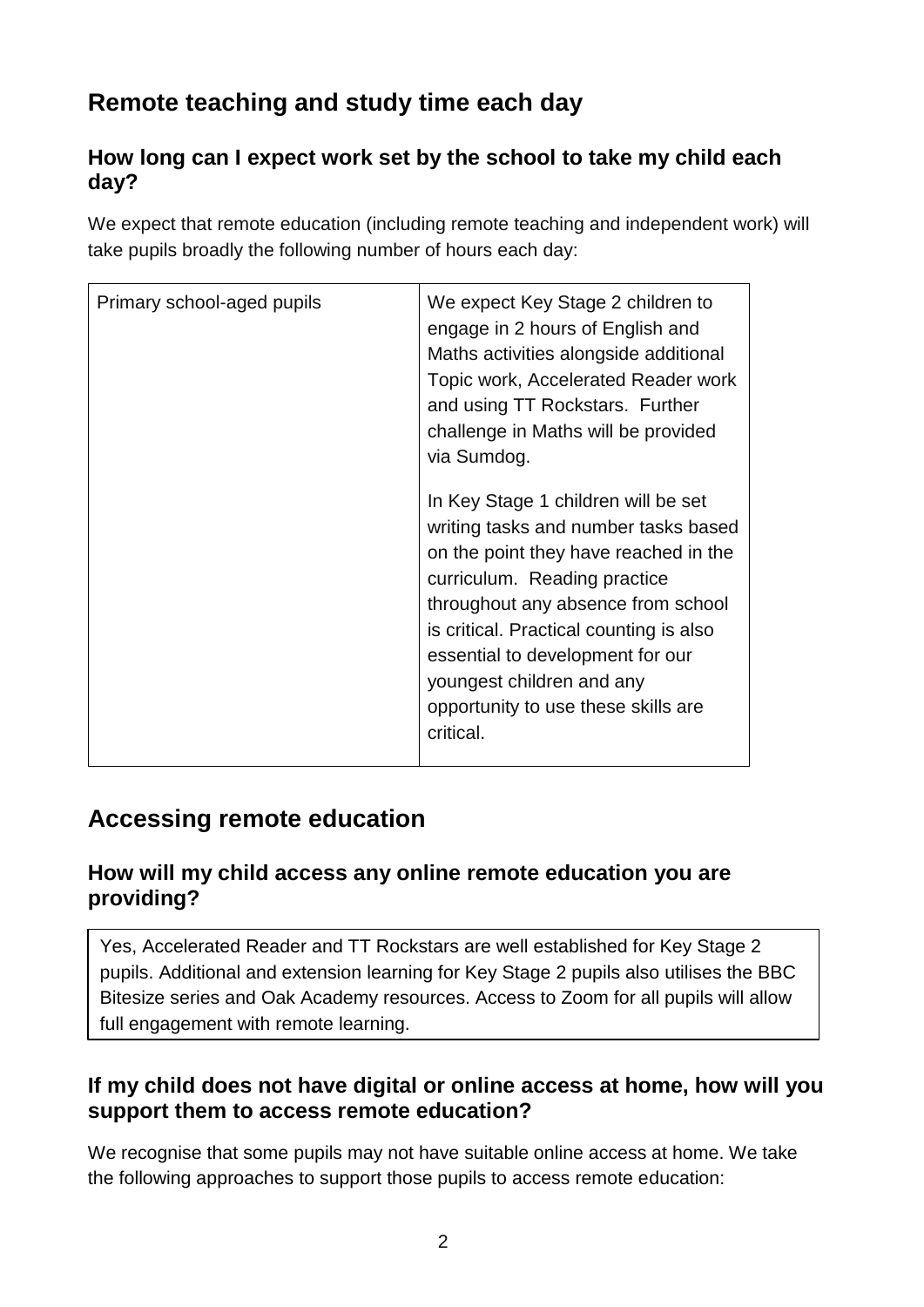- We may issue school laptops to support learning contact the school office if this is absolutely necessary. All laptops are Wi-Fi enabled.
- If pupils are entitled to the Laptop support scheme we will be able to arrange a Laptop from the Local Authority and will be in contact to arrange collection
- Printed materials will hopefully provided at closure of the bubble as they were in the first lockdown. However, if additional materials are needed they will be provided for collection outside the school gate.
- Pupils should keep all work completed as we would like to see it on return to school. Copies for feedback should be emailed – or returned to the quarantine boxes when directed by the classteacher.

#### **How will my child be taught remotely?**

We use a combination of the following approaches to teach pupils remotely:

In this section, please list the range of approaches you use to teach pupils remotely.

Some examples of remote teaching approaches:

- live teaching (online lessons)
- Via work set on the school website in your child's Class folder. [www.sampfordarundelprimary.com](http://www.sampfordarundelprimary.com/) or [www.stawleyprimary.com](http://www.stawleyprimary.com/)
- recorded teaching (e.g. Oak National Academy lessons, video/audio recordings made by teachers) – BBC Bitesize has been very successfully used previously.
- printed paper packs produced by teachers (e.g. workbooks, worksheets) particularly CGP books for Key Stage 2 pupils.
- reading books pupils have at home and those able to be collected during the isolation period.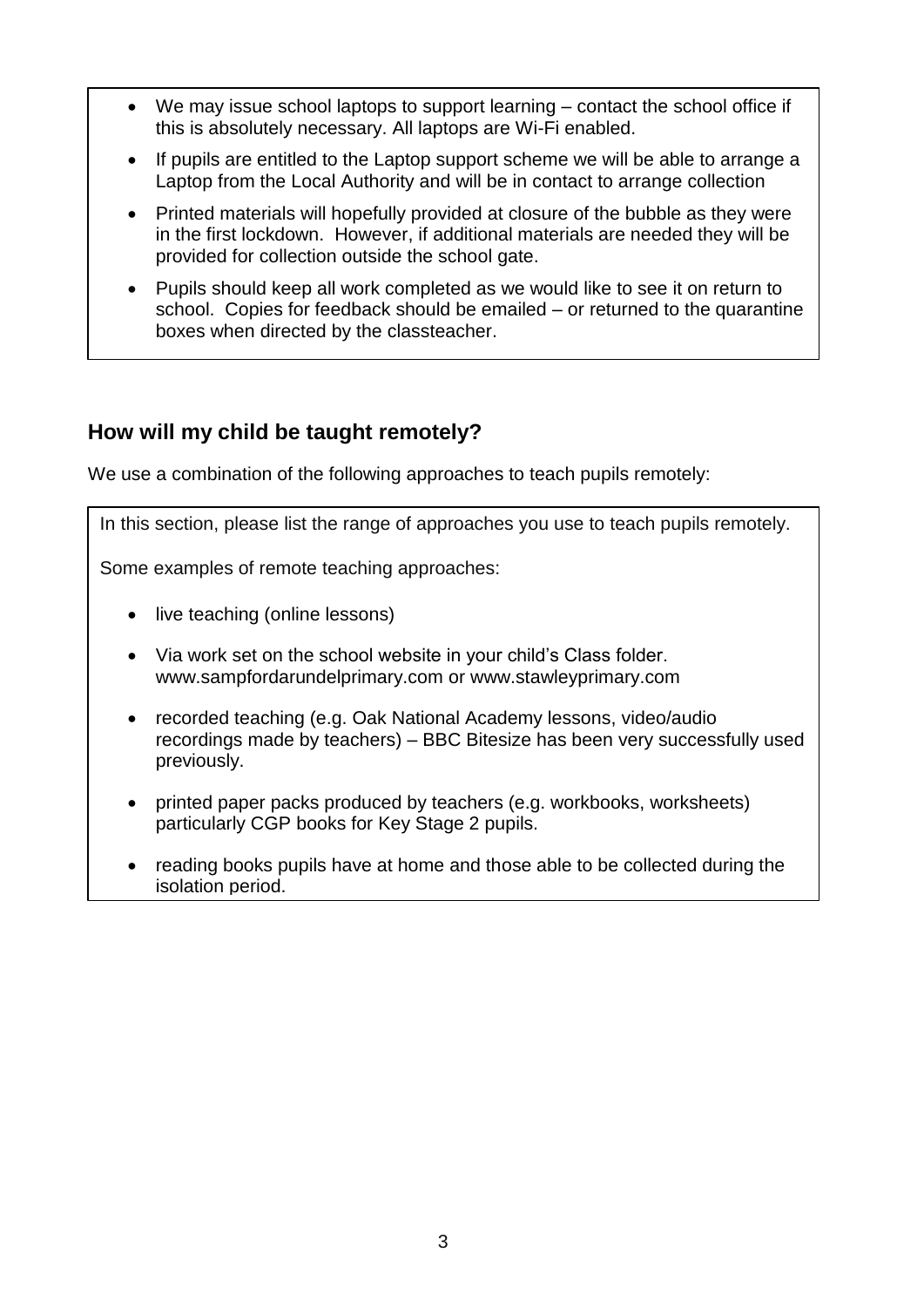## **Engagement and feedback**

#### **What are your expectations for my child's engagement and the support that we as parents and carers should provide at home?**

In this section, please set out briefly:

÷

- We expect our children to fully engage with the ongoing learning process. Most of our children fully engaged during the last lockdown and this has paid dividends on return to school.
- We expect our children to access the remote learning sessions these will take place in the morning to make best use of their concentration. It is important your child understands that this is an expectation which needs to met, unless the child is ill. Remote learning is a direct replacement of school therefore children are expected to attend just as they would normally. Remote learning is not optional.

#### **How will you check whether my child is engaging with their work and how will I be informed if there are concerns?**

- All classes have email addresses which are now well established. Any concerns may be shared via email. Teachers may also be in contact via phone if it is possible.
- Children will be seen regularly on Zoom and this will be used to establish level of engagement. If a child is struggling with the work it will be modified during these sessions. It is anticipated that online learning will take place for 4 days per week this will give ample opportunity to assess whether learning is owrking for the childrne.
- Feedback via Zoom and email will be session by session. If there are serious concerns teachers may use the phone to make direct contact.

### **How will you assess my child's work and progress?**

Feedback can take many forms and may not always mean extensive written comments for individual children. For example, whole-class feedback or quizzes marked automatically via digital platforms are also valid and effective methods, amongst many others. Our approach to feeding back on pupil work is as follows:

- We will continue to assess your child's work as we usually do, against the National Curriculum objectives for your child's year group. Feedback may be verbal or written dependent on the activity and literacy level of your child. As much feedback as possible with be verbal and inform learning during the Zoom sessions.
- This should be daily for four days per week.